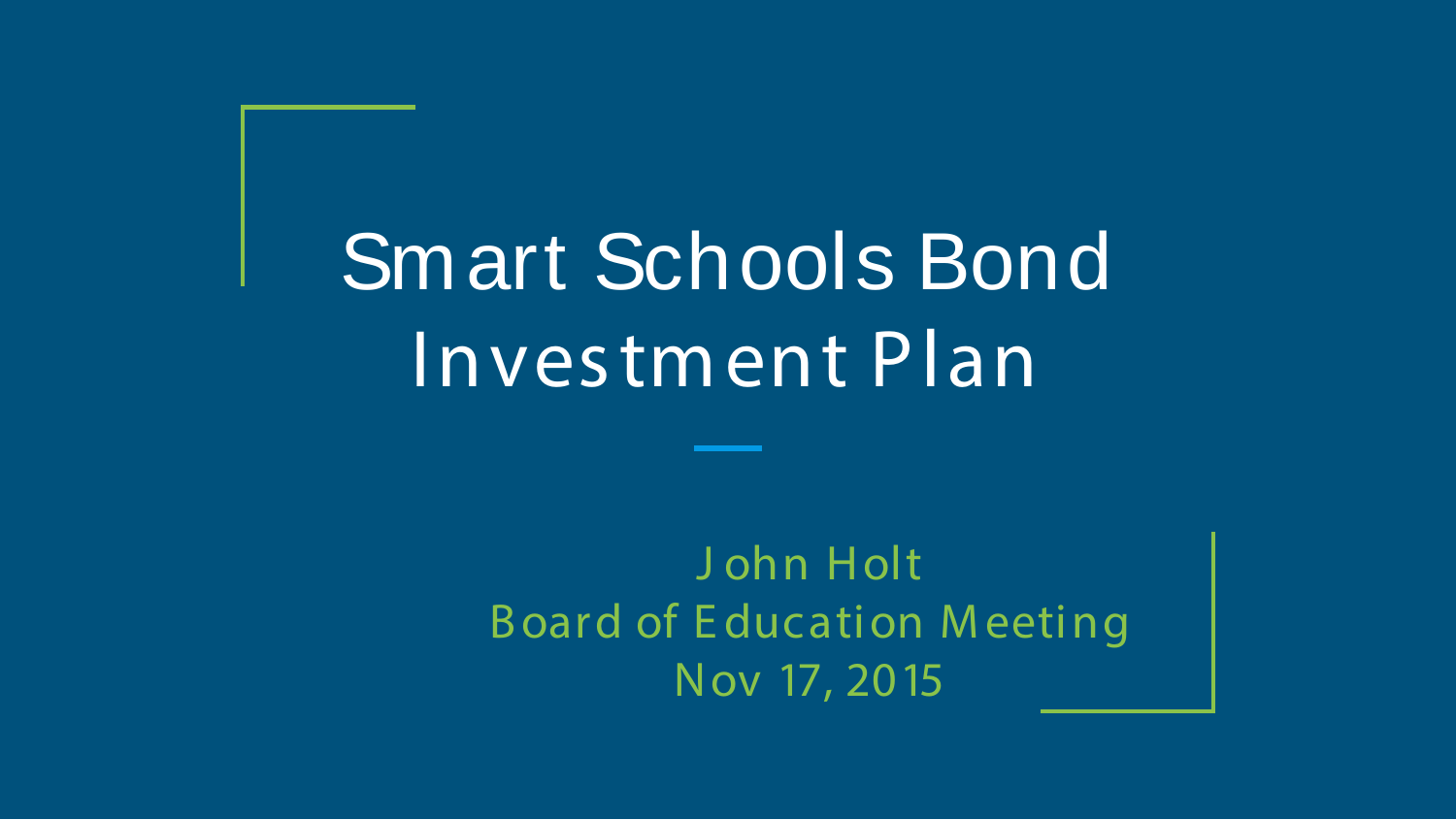#### Basic Overview

- Smart Schools Bond Act passed in November 2014
- 2 billion dollars of funding released statewide for schools to use for reimbursable instructional technology and building safety upgrades
- Geneseo qualified for \$626,846 worth of Smart School Funds
- There is no deadline as to when the funds need to be spent
- Need to first have Technology Plan approved, then apply for Smart Schools Projects separately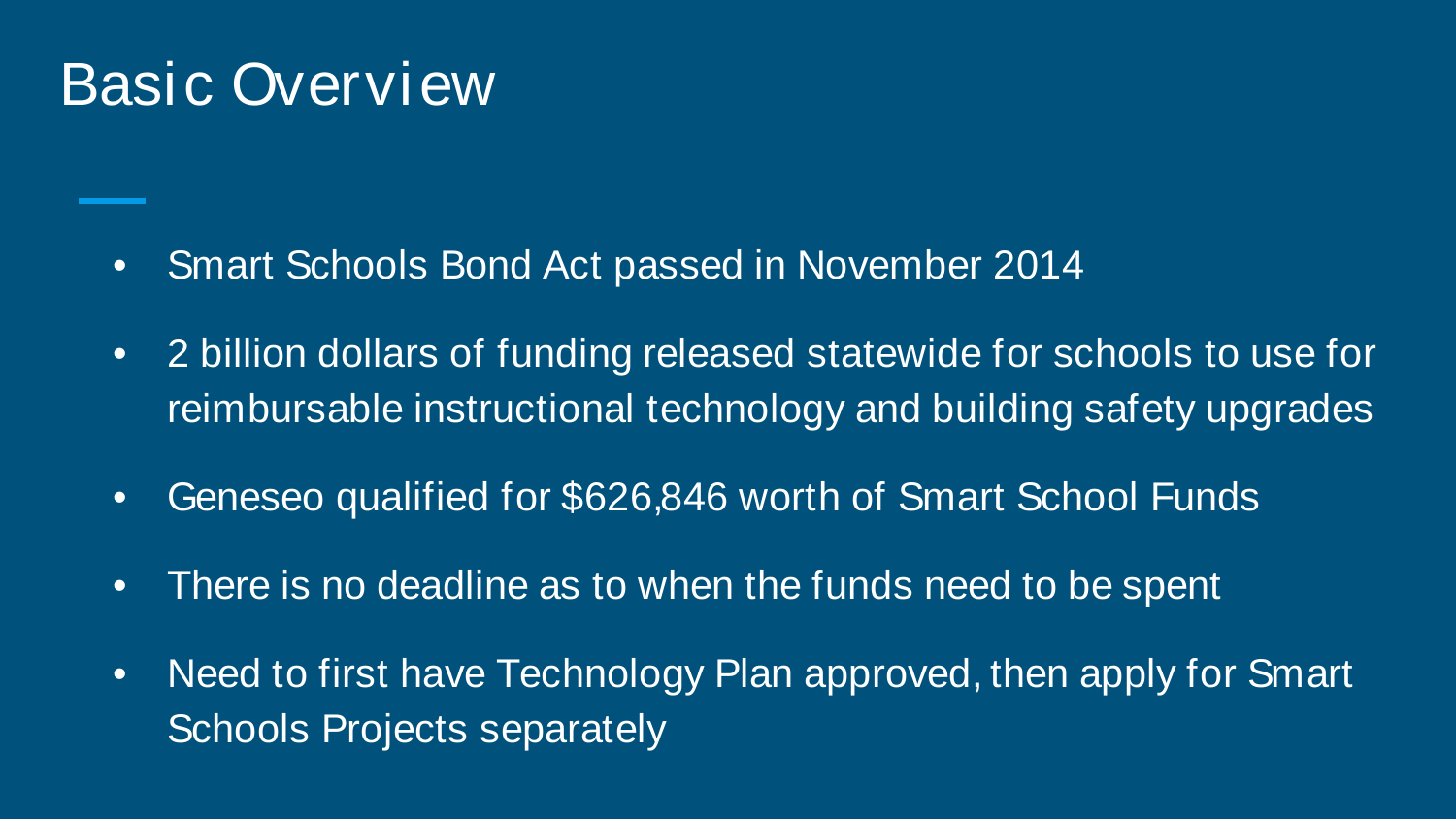#### Process

- Get Technology Plan approved (Sept 2015)
- Get public input (currently happening)
- Apply to NYSED for project
- If approved, spend the money and then get reimbursed within sixty days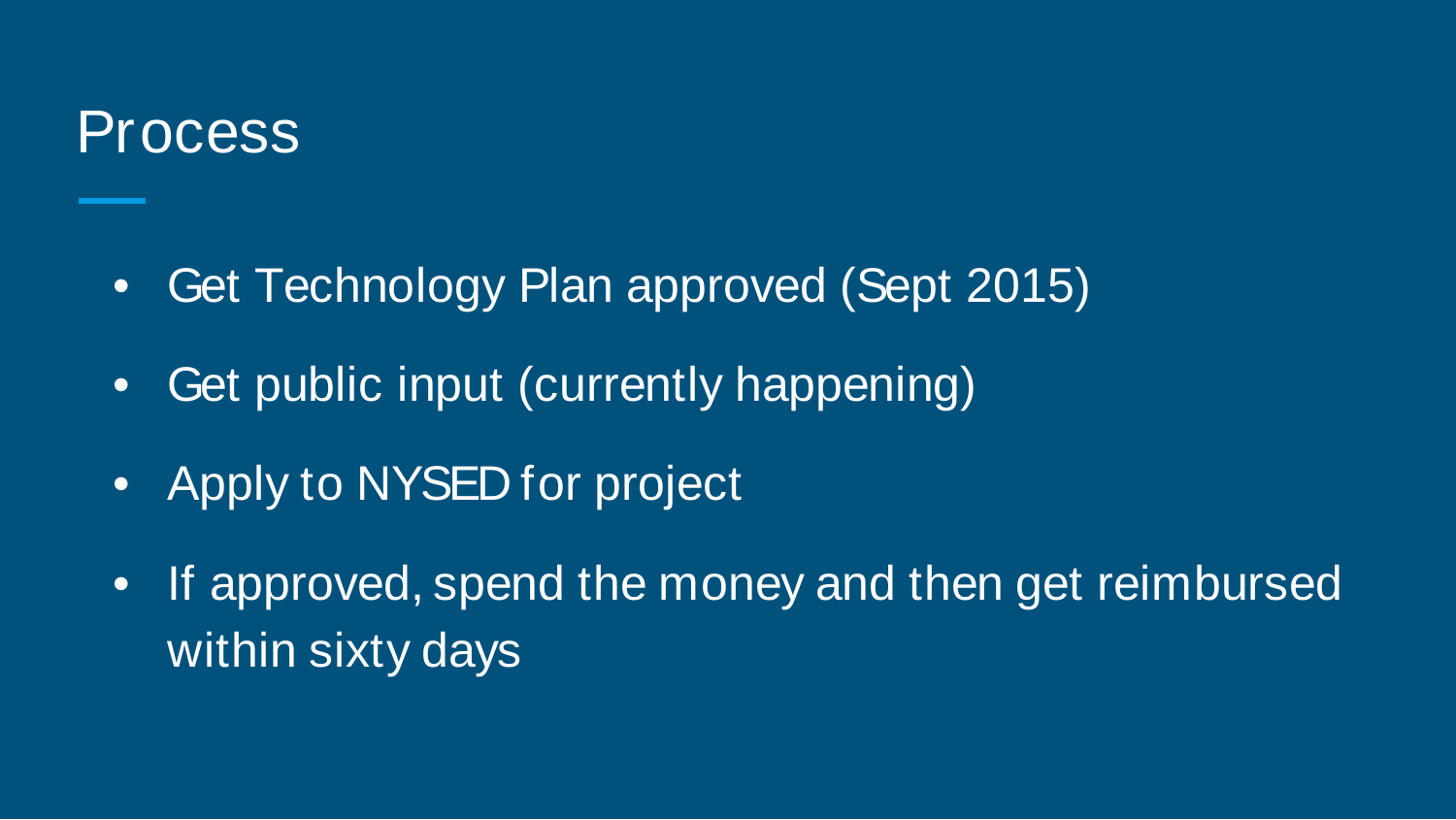### Initial Plans for Use of Funds

- Replace security camera system
- Replace analog phone system for classrooms
- Continue with desktop replacements
- Integrate more classroom sets of Chromebooks and other tablet devices
- Upgrade the projection and audio systems in classrooms
- Consider individual department or classroom technology requests (graphing calculators, MIDI keyboards, science probes, document cameras, etc.)
- Upgrade wireless network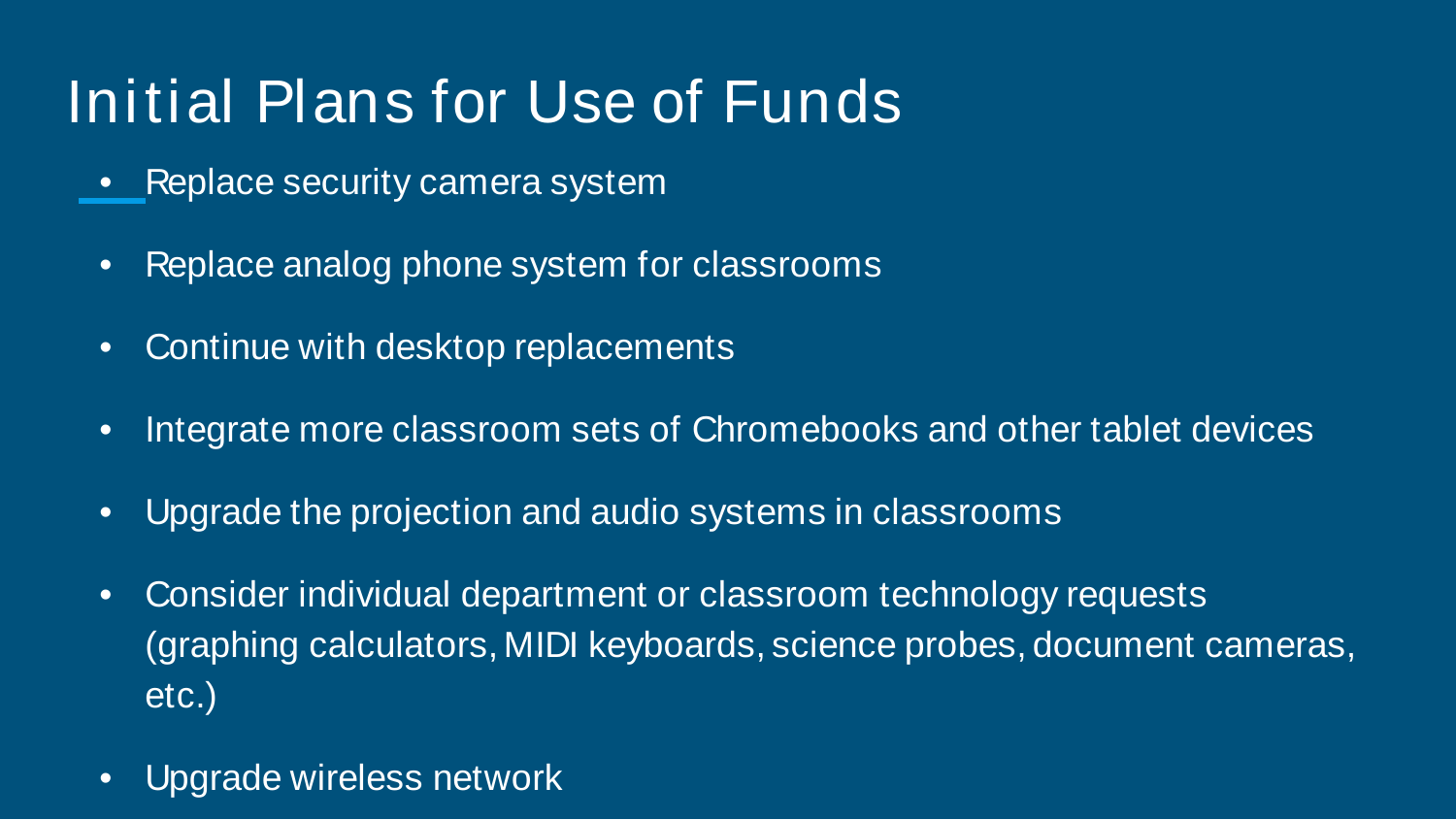#### Year One (15-16)

- Upgrade security camera network to IP based system (\$65,000)
- Continue desktop replacements (\$45,000)
- Upgrade projectors in 30 classrooms (\$30,000)
- Upgrade audio in 70 classrooms (\$7,000)
- Piloting 8 Chromebook classrooms (\$60,000)
- Piloting 5 iPad or tablet primary classrooms sets of 10 (\$40,000)
- Installing document cameras in 40 classrooms (\$6,000)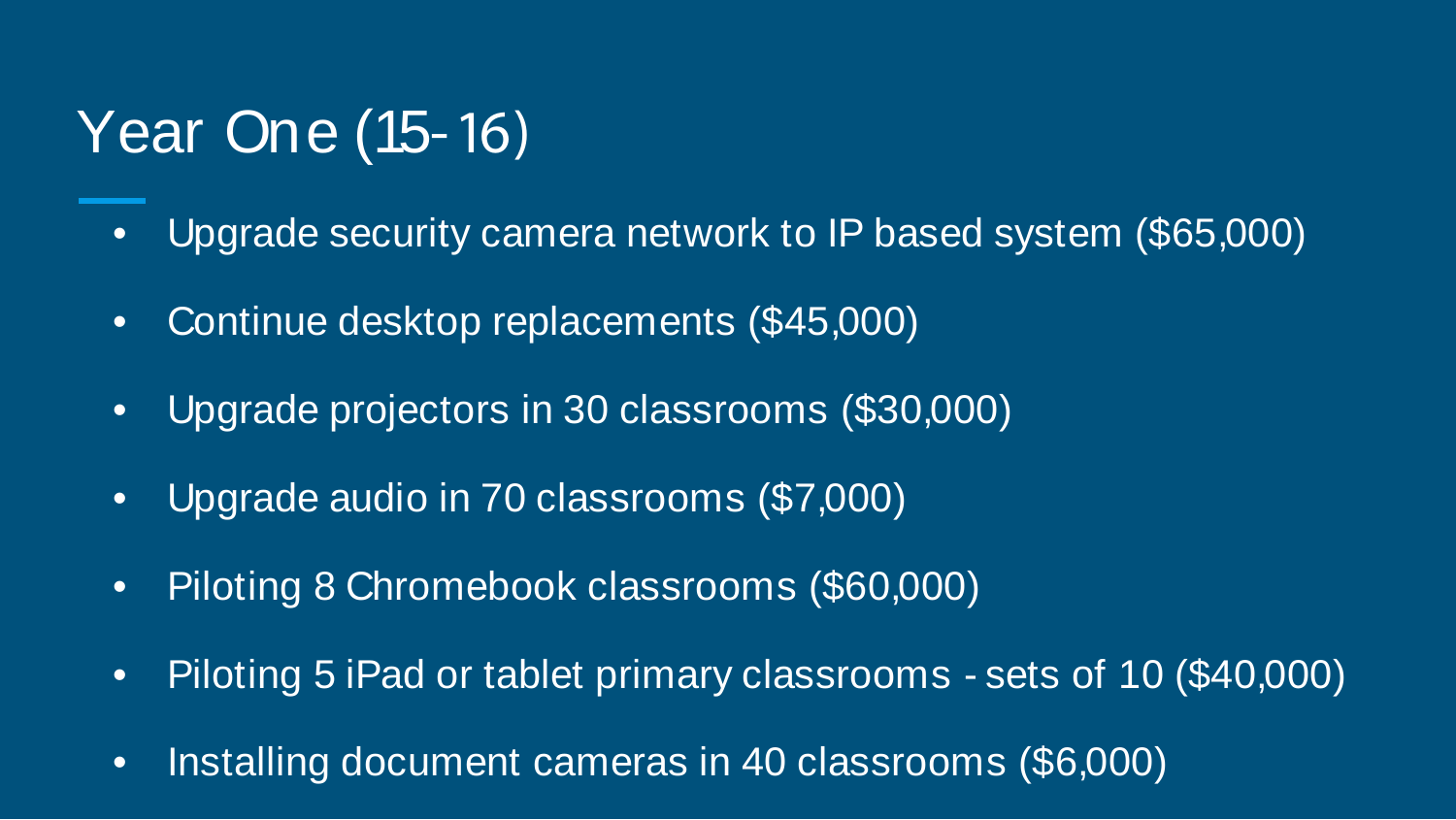#### Year 2 (16-17)

- Continue desktop replacements (\$30,000)
- Upgrade projectors in 30 classrooms (\$30,000)
- Piloting 4 Chromebook classrooms (\$30,000)
- Piloting 4 iPad or tablet primary classrooms sets of 10 (\$32,000)
- Upgrade high capacity network printers (\$10,000)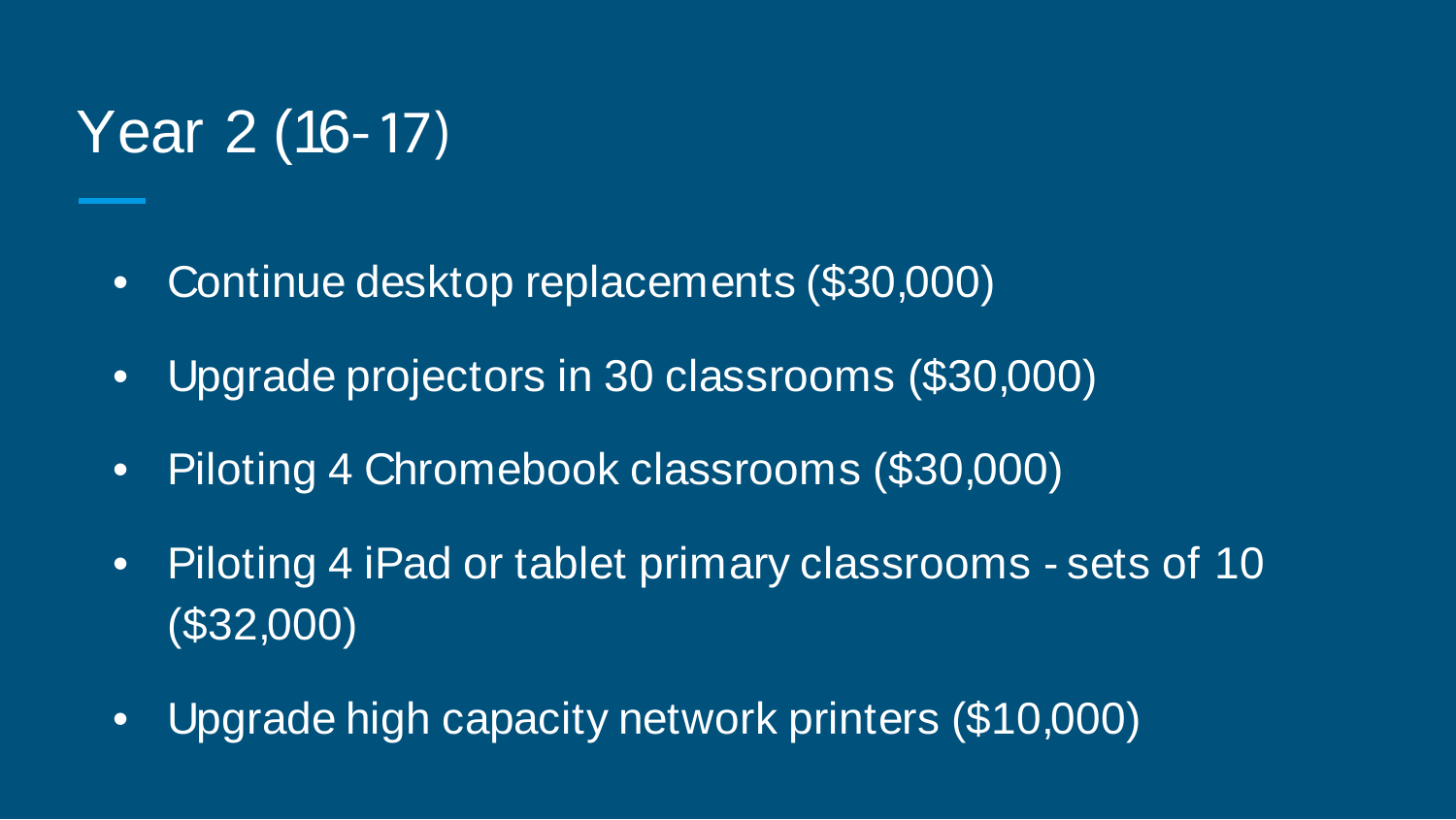#### Year 3 (17-18)

- Continue desktop replacements (\$30,000)
- Piloting 4 Chromebook classrooms (\$30,000)
- Piloting 3 iPad or tablet primary classrooms sets of 10 (\$24,000)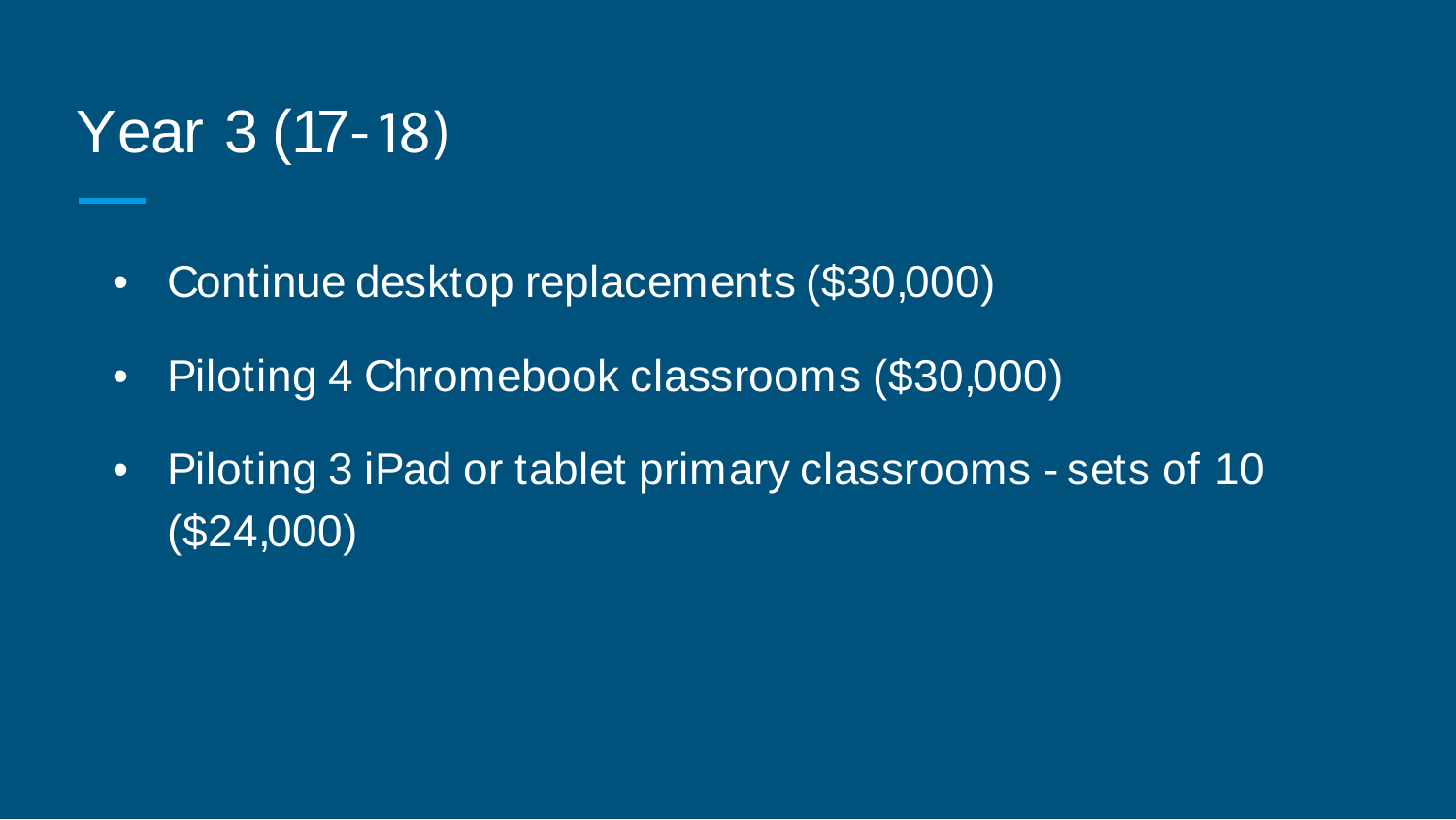

Continue desktop replacements (\$30,000)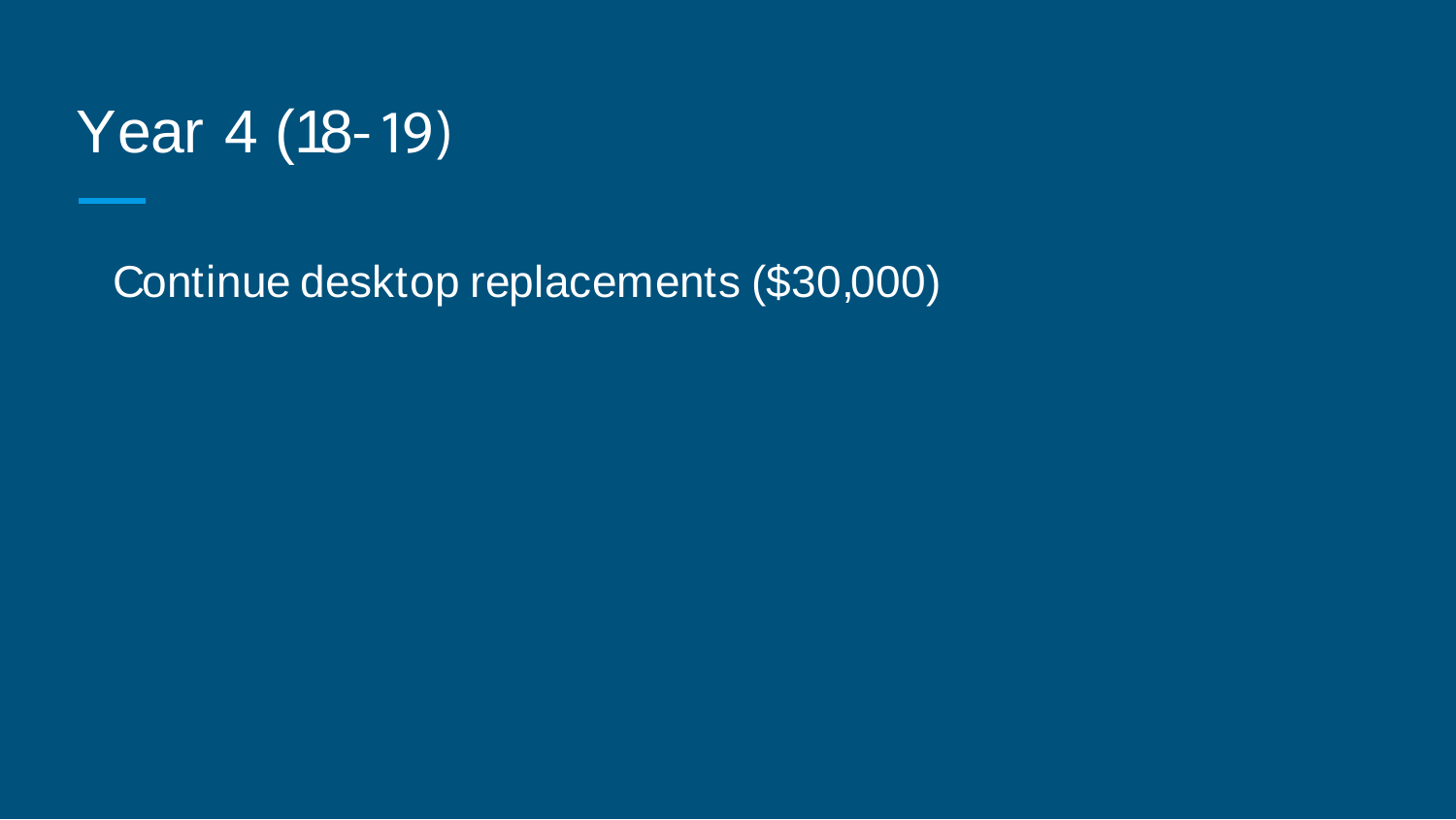#### Year 5

- Continue desktop replacements (\$30,000)
- Wireless network upgrade (\$50,000)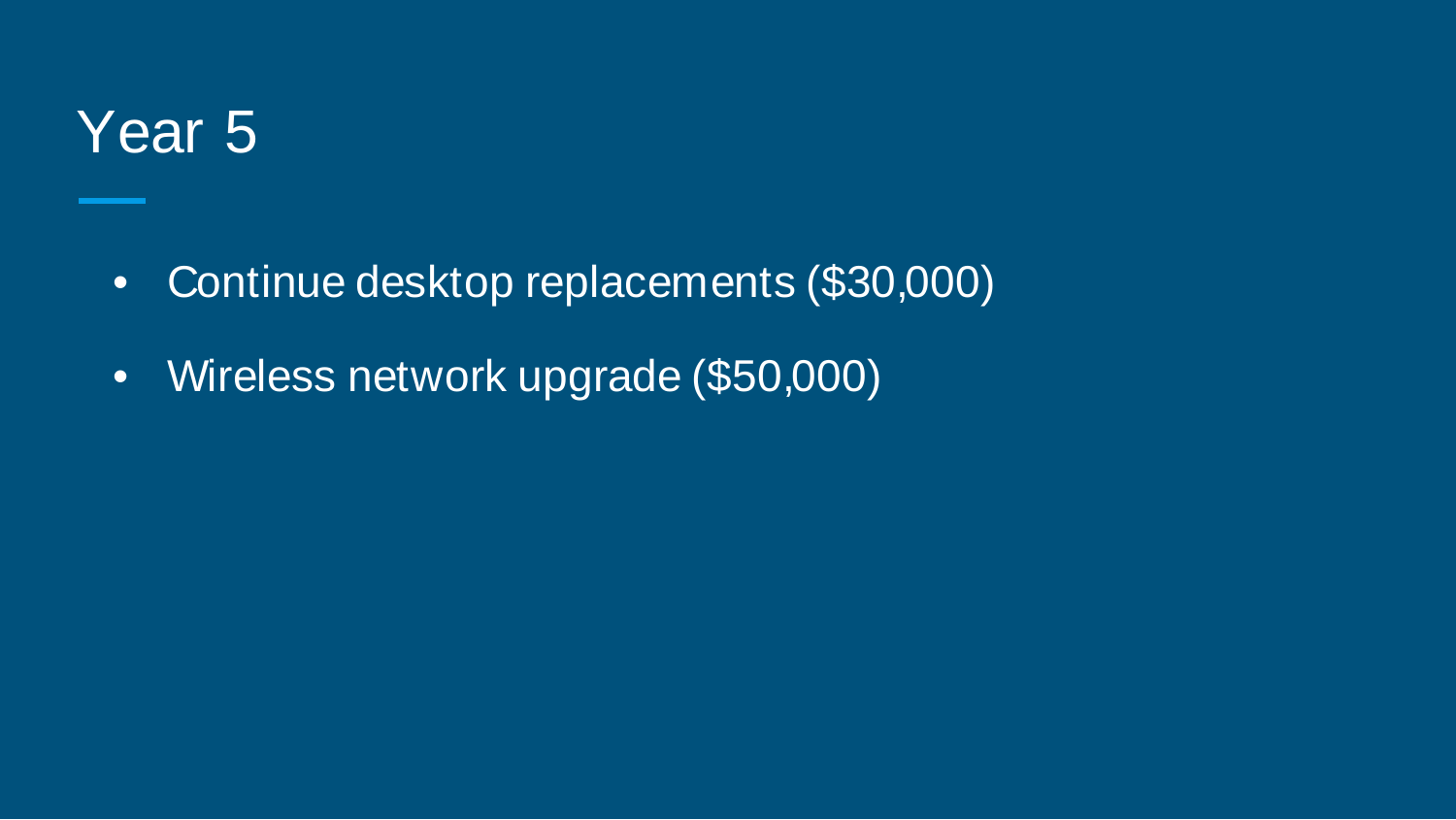# How does the IT budget change through the Smart Bond F unding?

| <b>Smart Bond Funds</b> |           |
|-------------------------|-----------|
| Year                    | Amount    |
| 1                       | \$253,000 |
| $\overline{2}$          | \$162,000 |
| 3                       | \$84,000  |
| 4                       | \$30,000  |
| 5                       | \$80,000  |